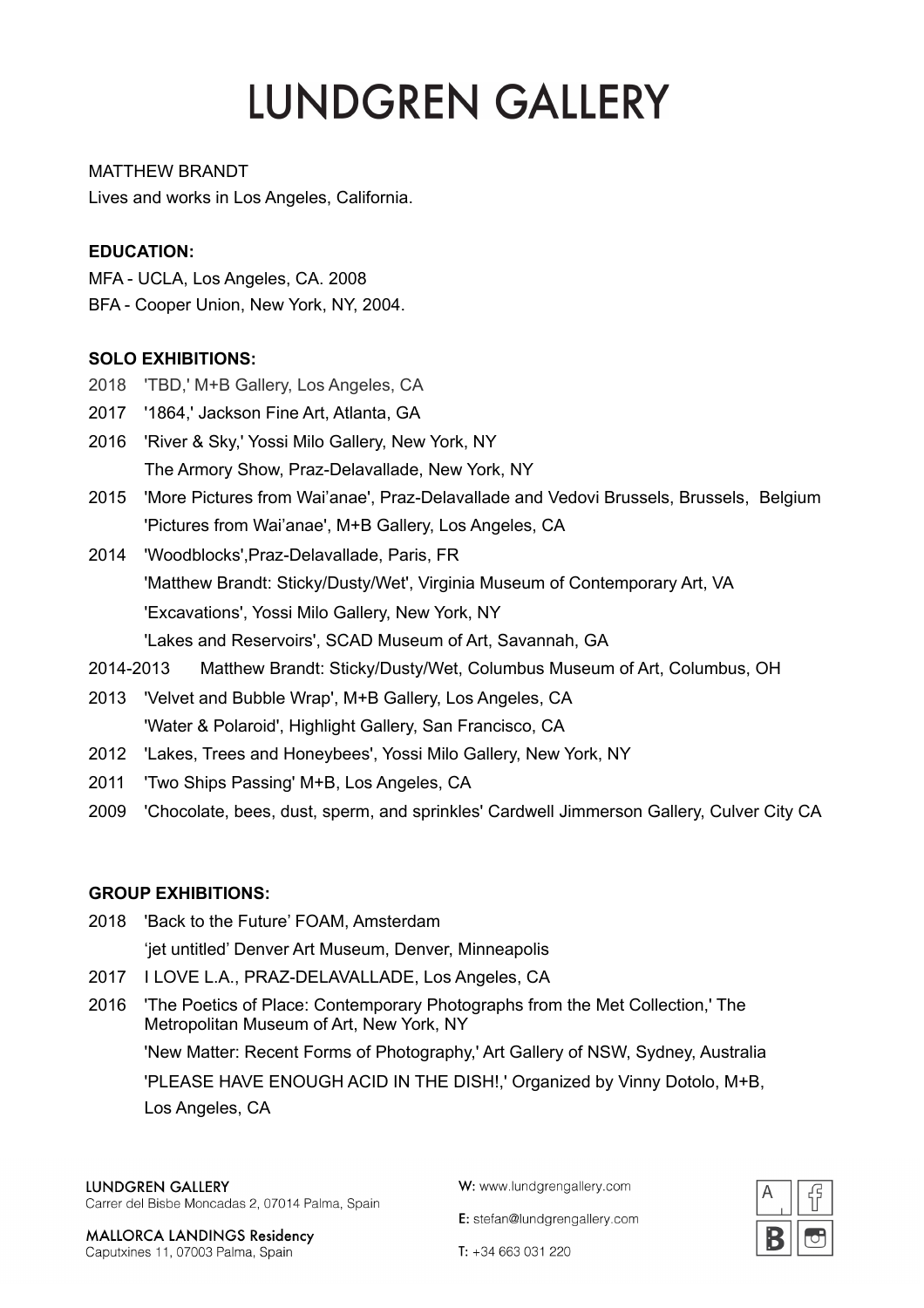'Boundless: A California Invitational', Museum of Photographic Arts, San Diego, CA

'Prime Time', Volker Deihl Gallery, Berlin, Germany

'Material Matters,' The Van Every/Smith Galleries, Davidson College, Davidson, NC

'Touch the Sky: Art and Astronomy curated by Mary-Kay Lombino', Vassar College, NY

'Retro-spective: Analogue Photography in a Digital World', Museum of Contemporary Art Jacksonville, FL

'Sun on Paper', Städtische Galerie Nordhorn, Nordhorn, Germany

'A Matter of Memory: Photography as Object in the Digital Age', George Eastman Museum, Rochester, NY

'What's Up', Soho Revue, London, UK

'Disorder', Somerset House, London, UK (touring exhibition); MAXXI, Rome, Italy; CAB Art Center, Brussels, Belgium

'The New Pioneers', Danzinger Gallery, New York, NY

2015 'I am a Lie and I am Gold', Yossi Milo Gallery, New York, NY

'Disorder', Musee d'Art Moderne de la Ville Paris, France

'The Magic Medium', Los Angeles County Museum of Art, Los Angeles, CA

'Russian Doll', M+B Gallery, Los Angeles, CA

'Mediated Images', Brand New Gallery, Milano, Italy

'Thief Among Thieves',Museum of Contemporary Art Denver, Denver,CO

'Light, Paper, Process: Reinventing Photography', J. Paul Getty Museum, Los Angeles, CA

'Second Chances', Aspen Art Museum, Aspen, CO

'Sitter', Canzani Center Gallery, Columbus College of Art & Design, Columbus, OH

'Anti-Grand : Contemporary Perspectives on Landscape', Joel and Lila Harnett Museum of Art, University of Richmond Museums, VA

2014 'Of My Affection',Anonymous Gallery, Mexico City, Mexico

'Me and Benjamin', Curated by M+B, Galerie Xippas, Paris, France

'Modern Alchemy: Experiments in Photography', The Heckscher Museum of Art, Huntington, NY

'Process Priority', Steven Zevitas Gallery, Boston, MA

'Transformational Imagemaking: Handmade Photography Since 1960', Contemporary Photography and Visual Arts Center, Buffalo, NY

'Phantoms in the Dirt', Museum of Contemporary Photography, Columbia College, Chicago

'Homeland [IN]security: Vanishing Dreams', Dorsky Gallery, Long Island City, NY

'The Fifth Season', James Cohan Gallery, New York, NY

'BURNED BY THE SUN / QUEMADOS POR EL SOL', Mallorca Landings, Palma de Mallorca, Spain

'After Ansel Adams', Museum of Photographic Arts in San Diego, CA

### **LUNDGREN GALLERY**

Carrer del Bisbe Moncadas 2, 07014 Palma, Spain

W: www.lundgrengallery.com

E: stefan@lundgrengallery.com



**MALLORCA LANDINGS Residency** Caputxines 11, 07003 Palma, Spain

 $T: +34663031220$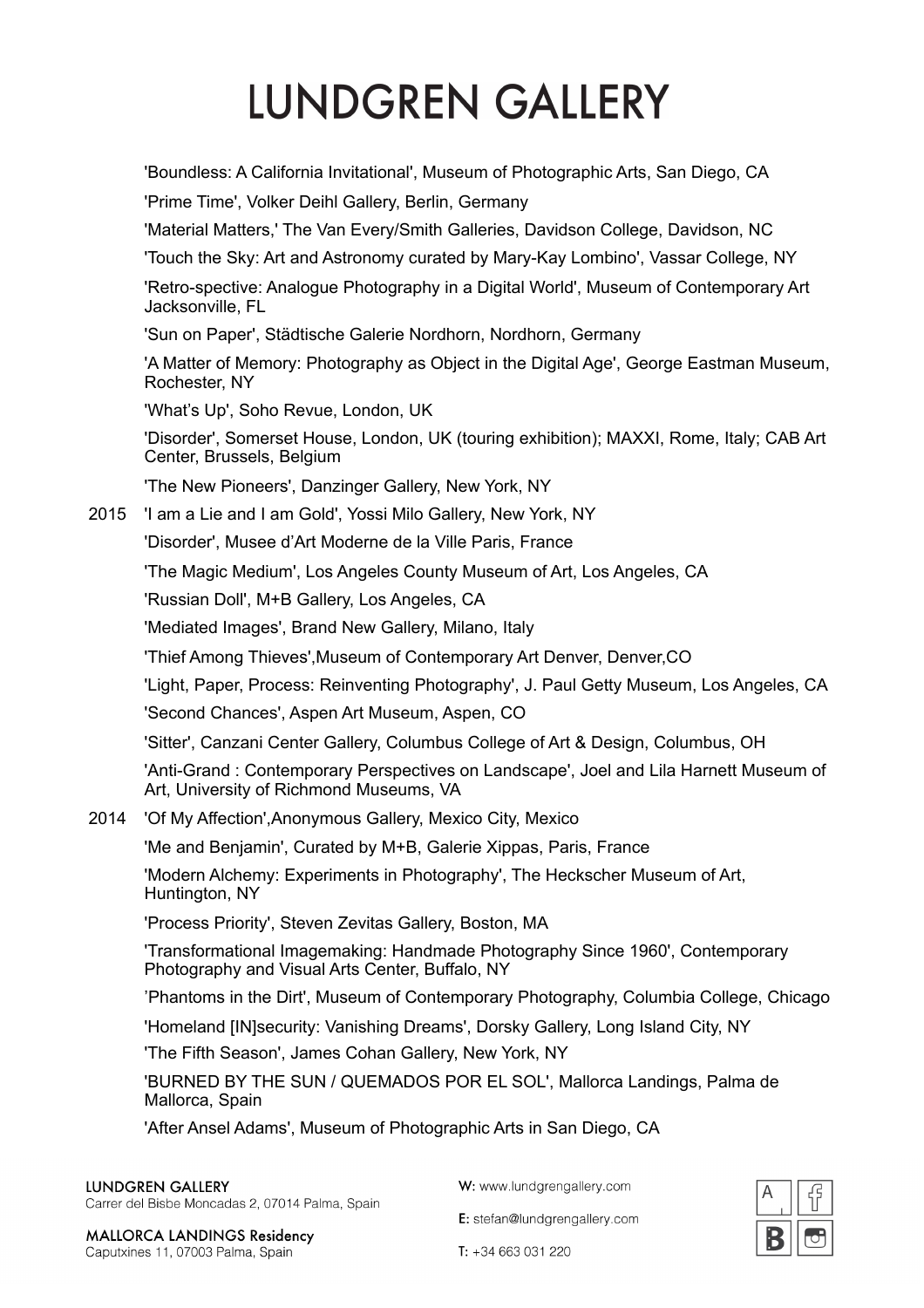'NADA New York 2014'. NY 'Beyond Earth Art', Herbert F. Johnson Museum of Art, Cornell University, Ithaca, NY 'Process, Photo Center Northwest', Seattle, WA 2014 'Out of the Ordinary', The Bascom: Center for the Visual Arts, Highlands, NC 'Trouble with the Index', California Museum of Photography, Riverside, CA 'What is a Photograph?', The International Center of Photography, New York, NY 2013 'The Polaroid Years: Instant Photography and Experimentation'. Norton Museum of Art, West Palm Beach, Florida 'Reality Check', Massachusetts College of Art and Design, Boston, MA 'Currents: Photographs from the collection of Allen Thomas Jr.', Contemporary Art Museum (CAM), Raleigh, NC 'Land Marks', Metropolitan Museum of Art, New York, NY 'Reality Check', Bakalar & Paine Gallery, Boston, MA 'Dwelling in Erasure', Charlie James Gallery, Los Angeles, CA 'Unique, Von Lintel Gallery', New York, NY 'Rogue Wave, L.A. Louvre', Los Angeles, CA 'Staking Claim: A California Invitational', Museum of Photographic Arts, San Diego, CA 'The Black Mirror'. Diane Rosenstein Fine Arts. Los Angeles CA 2012 'After Image', Cerritos College Art Gallery, Cerritos CA 'Group Show New Photography in Palma', Mallocra Landings, Palma de Mallorca, Spain 'Surface Tension', The Center for Photography at Woodstock, Woodstock, CA. 'MOTA', See Line Gallery, Los Angeles, CA 'Photography Is', Higher Pictures, NY, NY 'The Crystal Chain', Invisible Exports, NY, NY 'Every Photo Graph Is Invisible',, Churner and Churner, NY, NY 2011 'Of Memory and Time', Hendershot Gallery, NY, NY 'Assembly: Eight Emerging Photographers', Fred Torres Collaborations, NY, NY 2010 'Bed Time for Bonzo', M+B Gallery, Los Angeles, CA 'Genre Studies', Cardwell Jimmerson Gallery, Culver City, CA 'Edges of Light'Arts Benicia, Benicia CA 'Assembly: Eight Emerging Photographers from Southern California', Fotofest 2010 Biennial, LACMA curated, Houston TX 'matrix'. Philadelphia Photo Arts Center. Philadelphia PA 'Capitalism In Question (Because It Is)', Pitzer Art Galleries, Claremont, CA

W: www.lundgrengallery.com

E: stefan@lundgrengallery.com